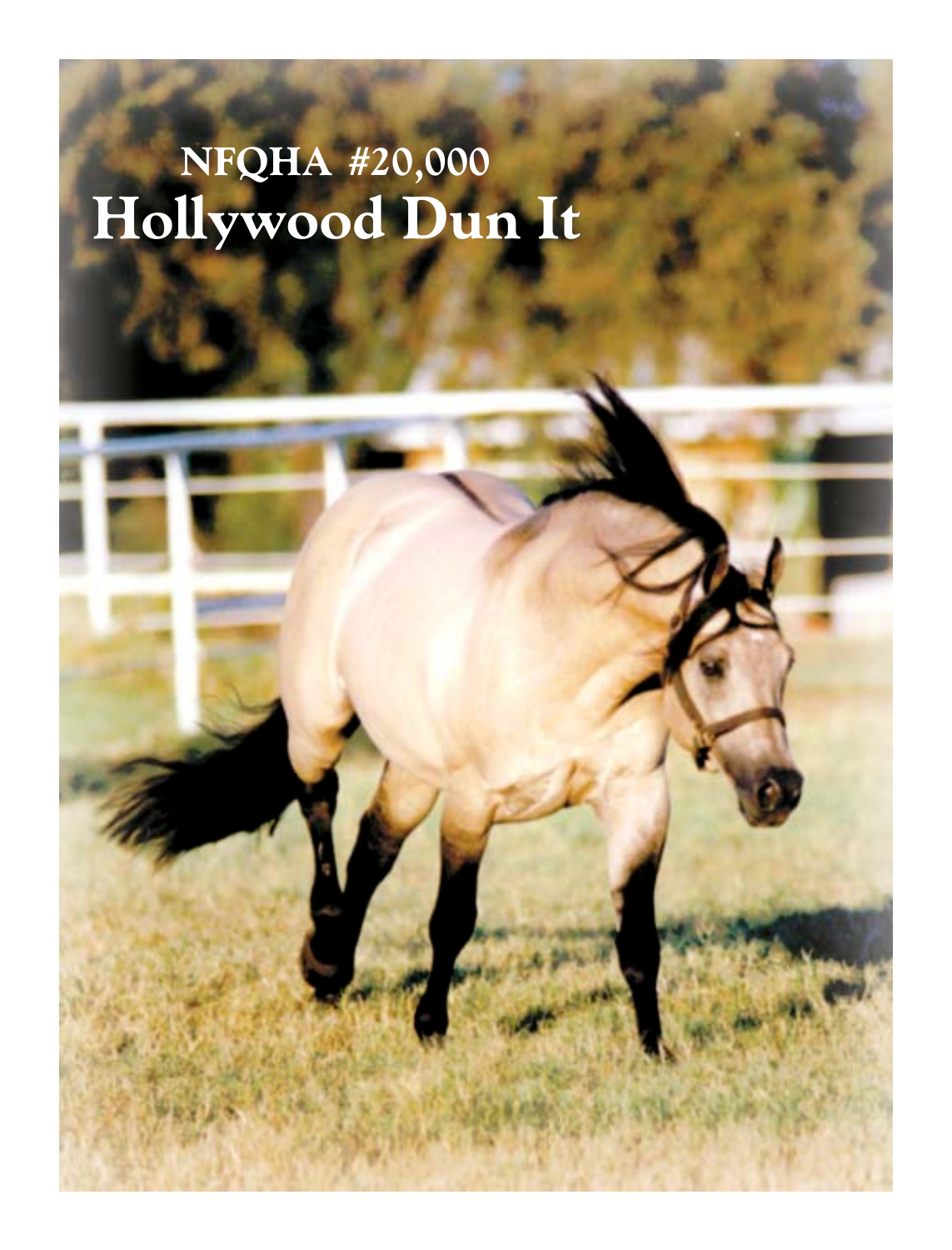In NFQHA's first eight years it set and met many goals; however, reaching the 20,000th horse in December 2002 was one of the most exciting. To commemorate such an important milestone, they wanted a special horse to receive the number, and the NFQHA Board of Advisors decided that it would be appropriate to find a modern Foundation Quarter Horse that had made major contributions in the Quarter Horse world.

After researching many outstanding Foundation sires, one star shown brighter than the rest. Hollywood Dun It, with his beauty, charisma, performance accomplishments, and legendary sire record made the decision easy.

NFQHA is very proud to present NFQHA Certificate #F0020000 to the living legend, Hollywood Dun It, NFQHA 88%.

> Living Up to A Heritage – and Creating One of His Own



## Hollywood Dun It \$3 Million Dollar Sire

Photos and article by Cheryl Magoteaux

It's mid-day when a car pulls up to the offices of McQuay Stables. A pre-teen girl clutching a package jumps out of the car, then impatiently waits for her parents to follow.

"Come ON, please!" she implores, and starts excitedly toward the stone step.

Once inside, her bravado vanishes and her father has to ask.

"Can we please see Hollywood Dun It?"

It's a request that office manager Jeanne Bolton and secretary Helen Wilson are glad to accommodate. "He loves the attention," says Jeanne. "When people come to his stall and bring a camera, he actually poses – with carrots or without."

The family leaves a short time later, after having pictures made with Hollywood Dun It and their Hollywood Dun It Breyer horse model autographed by Tim McQuay.

"He's my favorite horse in the whole world," exclaims the girl. "The best ever!"

There are now over three million reasons why the reining world, at least, agrees with her!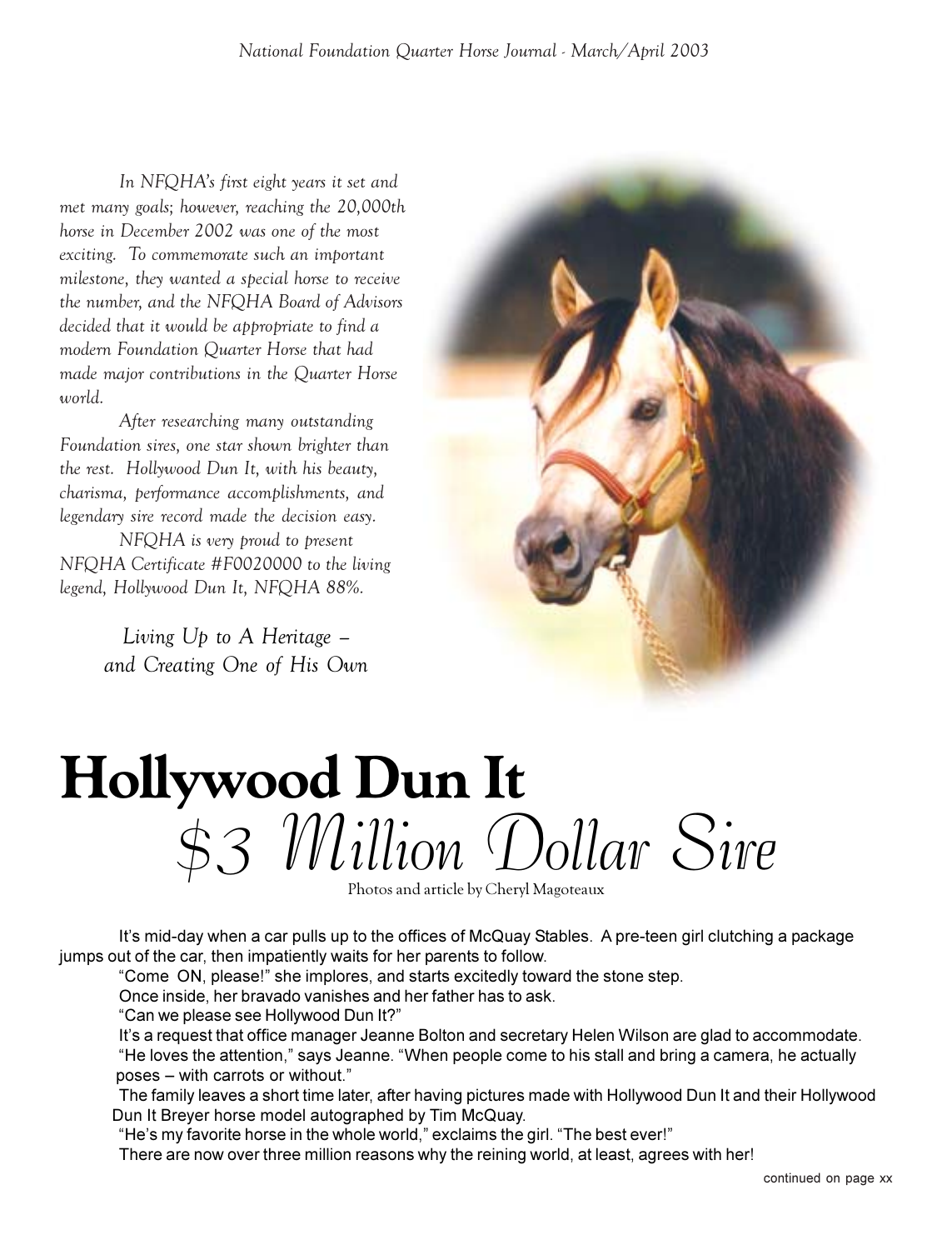### National Foundation Quarter Horse Journal - March/April 2003



Tioga, Texas has long been on triviacollector maps as the birthplace of Hollywood cowboy Gene Autrey. But these days, the world-wide pilgrimage that ends at the small north Texas town honors a different Hollywood star.

It has been said that Hollywood Dun It touches people. It is true he has an unforgettable face - the kind eye and sculpted head that he carbon-copies on to his get. He is a "people" horse that loves to play to a crowd. Years ago, his charisma resulted in winning performances. These days, a bow for a carrot still captures hearts. He is a truly beautiful horse that stands out in a world of beautiful horses, with his kindness evident in his expressive face.

"Looks like a Dun It," is a remark heard often when a flashy dun or buckskin walks into a reining arena. Of course they come in all colors and hues but the sons and daughters of Hollywood Dun It have a trademarklike look that even novices can spot. Extremely trainable, they are affectionate and intelligent and when it comes to reining maneuvers, are tailor-made for big stops and nimble turns.

To fully understand why so many people love him, you have to know that Hollywood Dun It is a horse that makes them believe! His magic has made careers and fortunes. When he was inducted into the NRHA Hall of Fame, association President Frank Costantini asked the audience, "Is there anyone here who hasn't won with a Hollywood Dun It?" You can bet the farm on this horse. And when you believe in Hollywood Dun It, dreams do come true.

It's hard to imagine a more fitting name for Hollywood Dun It. His presence is pure "Hollywood" with a star quality befitting an icon. The beautiful dun stallion has truly "done it" all in the reining industry. Honored worldwide for his accomplishments, this horse has come to represent the industry in the last two decades.

He was the first foal ever bred by Cliff and Gwendy Steif of Woodstock, Illinois. They took their mare, Blossom Berry, to first-ever Million Dollar Reining sire Hollywood Jac 86 and in the spring of 1983 she gave birth to a dun colt. When he was three, the Steifs sent him to Tim McQuay. At the time, McQuay and his wife Colleen ran a training stable in Maple Plains, Minnesota. McQuay had earned prominence as a reining trainer and Colleen's hunter-jumper business was booming. Moreover, they were becoming recognized for their horsemanship and high level of horse care.

The Steifs liked the McQuay's techniques and style. "I loved the way Tim gets them to stop and I loved his turnarounds. I don't think a better person could have had him," said Gwendy. Early on, Hollywood Dun It was a favorite with the McQuays, both for his skill and attitude. Tim remembers, "Everything with Dun It was easier and more fun. He had so much ability and he always wanted to do the right thing."

Those attributes translated to a sterling show career. Shown three times, he won the National Reining Horse Association Futurity Reserve Championship, the NRHA Derby and Superstakes. In those three shows, he earned \$66,255 and garnered world-wide interest. With that attention came decisions. The Steifs had a budding star but knew they could not promote him to his full potential. A number of people wanted to buy the stallion and the most serious offer came from Italy.

Hollywood Dun It's leaving was an economic reality that Tim McQuay had resigned himself to accept, but his wife had a different idea. "Colleen told me we should buy him ourselves, but there was no way we could afford him," McQuay explained. Nonplussed, Colleen set up a meeting with one of their clients, business attorney Jim Robbin, and he helped come up with a plan for an offer on the stallion.

That offer met a warm reception with the Steifs. "We thought Tim was Dun It's best opportunity to become a star." Actually, both the horse and the trainer were already stars. Achieving superstar status came next.

The McQuays bred 38 mares to him in 1988, about 40 in 1989 and about 50 in 1990, the year they moved their operation to Tioga, Texas. His first foals came of futurity age in 1992 and the first winner emerged when Tim rode Melodys Dun It to a third place finish in the open division of the NRHA Futurity.

The next year, Dunnit Like A Cowboy was the Open Co-Reserve Champion at the NRHA Futurity and the McQuay's daughter, Mandy, rode Hollywood Striker to the Non Pro Championship. The wins kept coming for Hollywood Dun It sons and daughters. With his performance days over, Hollywood Dun It had quickly emerged as a winning sire.

 In 1997, at the age of 14, he followed in his own sire's footsteps and became the third stallion in National Reining Horse Association history to sire foals whose earnings surpassed the million dollar mark. Within weeks of Hollywood Dun It's million dollar milestone, McQuay duplicated the dollar figure in riding earnings – becoming the industry's second-ever million dollar earner, and he has since become the Leading All Time Money Earner in reining history.